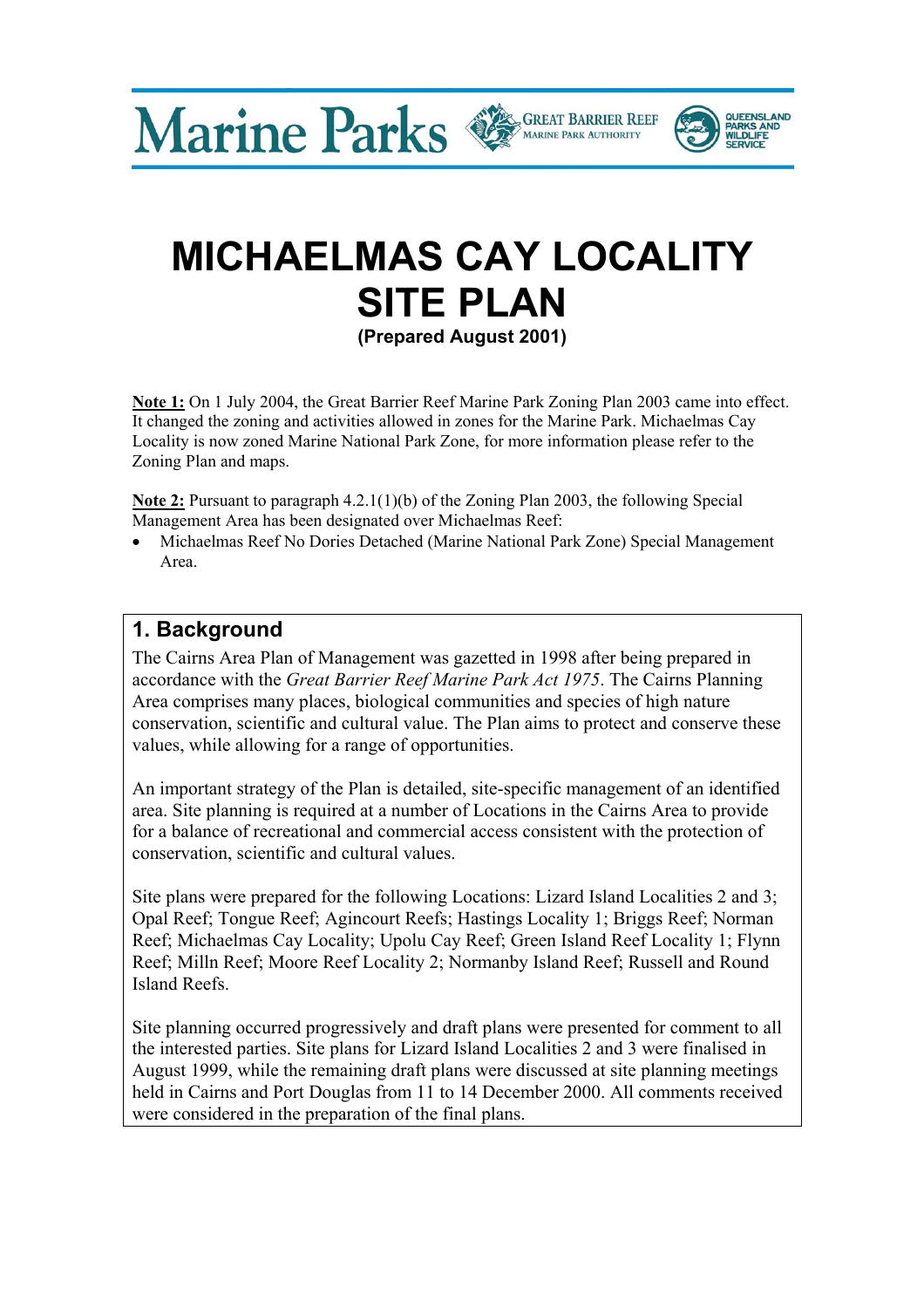# **2. Site planning objectives**

The following summarises the objectives of site planning in the Cairns Area:

- Provide an appropriate balance of private and public access opportunities
- Provide for Reef Anchorages where reasonable access will not be inhibited by moorings.
- Minimise damage to fish spawning aggregation sites and disturbance of fish spawning aggregations when determining the location of Reef Anchorages, moorings and pontoons.
- Minimise the impact on significant dugong habitat when determining the location of Reef Anchorages, moorings and pontoons.
- Minimise disturbance to significant cultural and heritage values when determining the location of Reef Anchorages, moorings and pontoons.
- Ensure that Reef Anchorages, moorings or pontoons are not located within an existing research or monitoring site if the project design would be adversely effected by anchoring.
- Minimise damage to coral from anchoring when determining the location of Reef Anchorages, moorings and pontoons.
- Determine a maximum number of moorings and pontoons for Locations with no limit (refer to Schedules 6 and 7 of the Cairns Area Plan of Management).

*Note: Approval for new private moorings and pontoons will remain subject to detailed impact assessment.*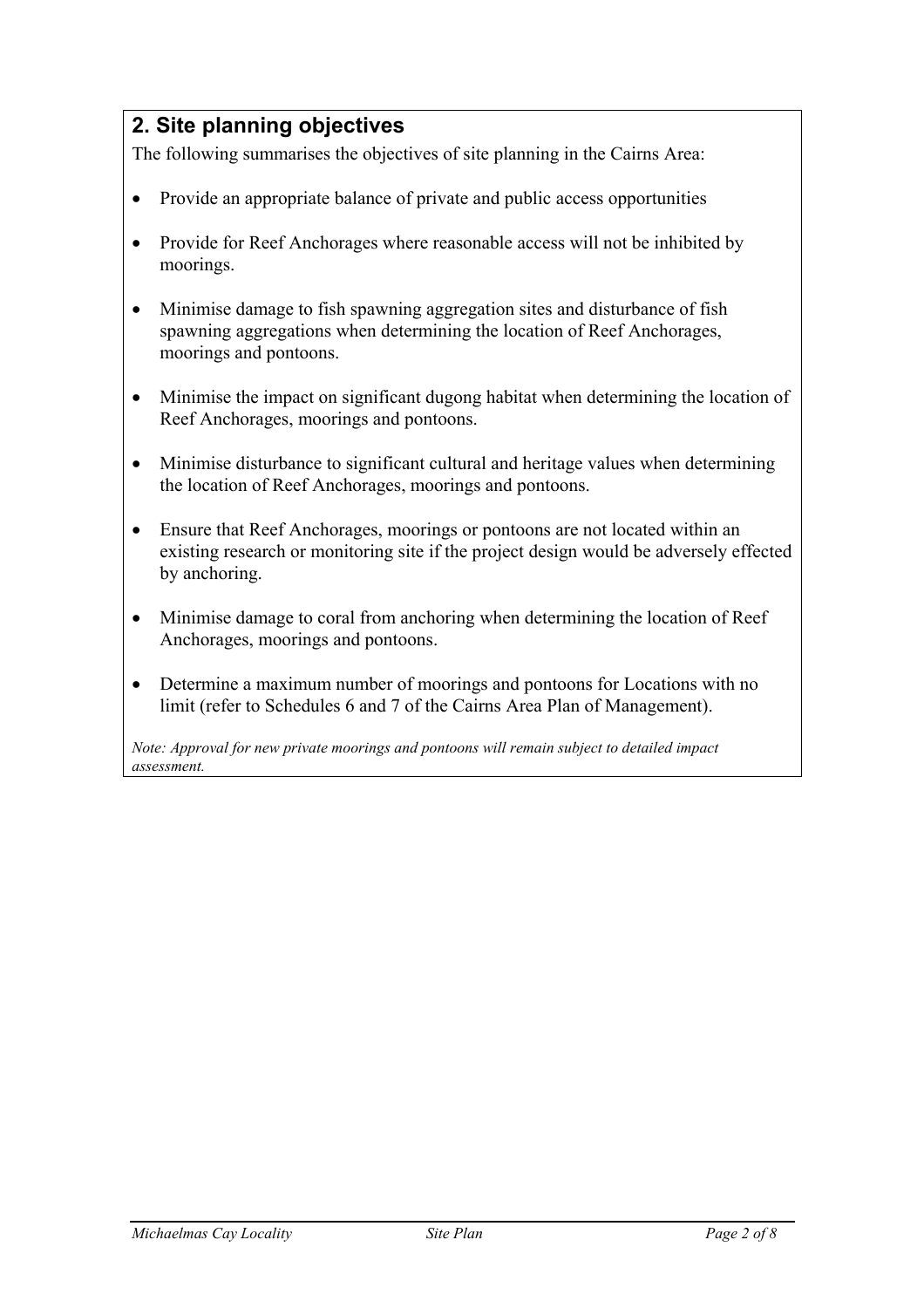# **3. Site description and map**

Michaelmas Cay (16-060) is located approximately 40 kilometres north-east of Cairns (Figure 1). The cay is a significant nesting site for thousands of seabirds, it is the only local rookery supporting breeding populations of sooty terns and common noddies.

Michealmas Cay Reef is a crescentic type reef with an area of 3,000 ha at latitude 16°35' longitude 146°01'.

The Michaelmas Cay Locality is the reefs and waters within one nautical mile of Michaelmas Cay.

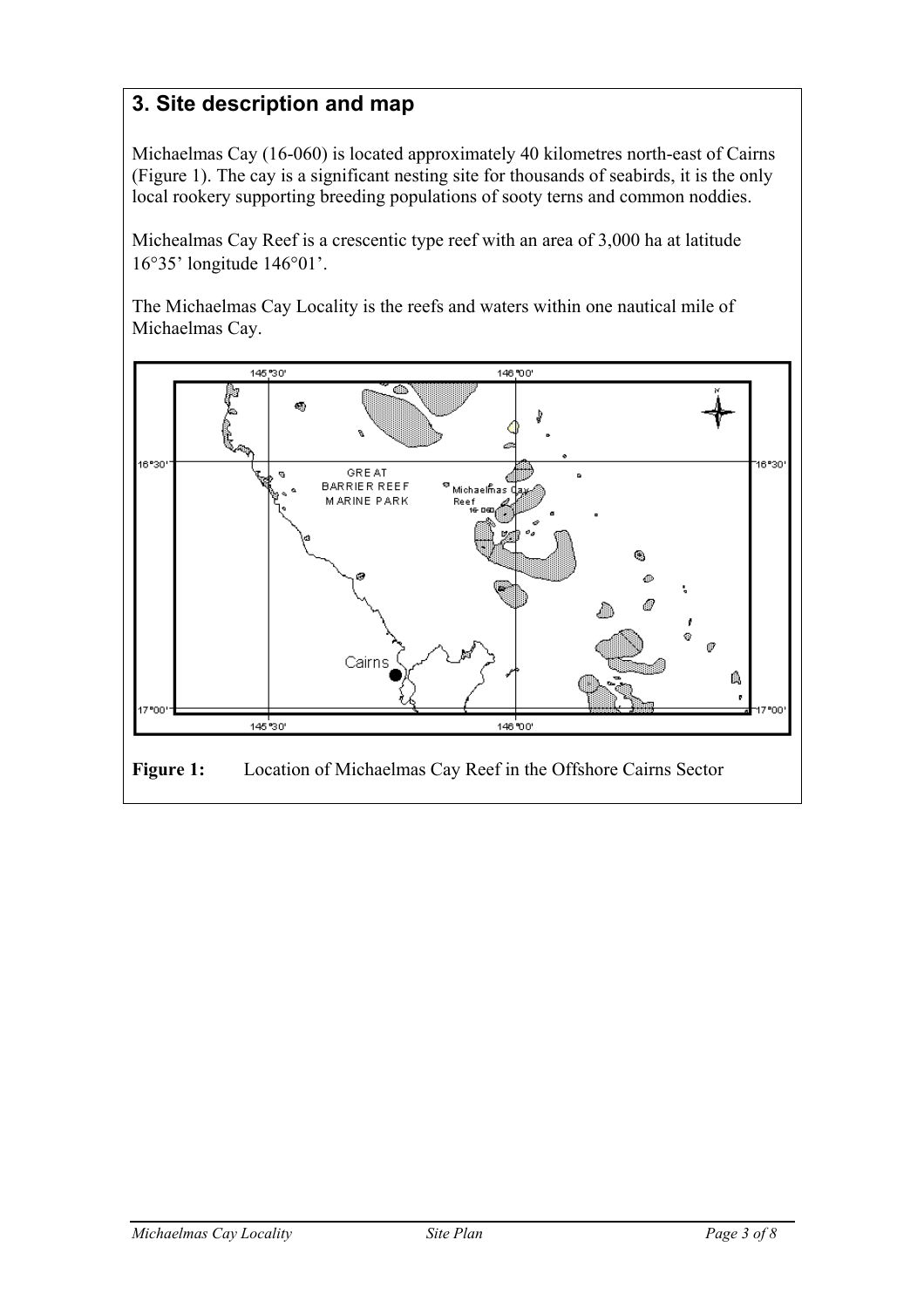# **4. Values**

### **4.1 Coral**

Michaelmas Cay Reef has been surveyed annually by the Australian Institute of Marine Science as part of their Long-term Monitoring Program since 1986. The coral cover shows an apparent decline from moderate to low levels in the initial years of survey and has remained generally low since this time.

Crown of thorn starfish populations observed on this reef have generally been observed on the south western corner of the reef. Anecdotal evidence from tourism operators suggests that some sites have been severely affected by COTS with little live hard coral cover remaining. There are isolated records of coral bleaching on this reef.

### **4.2 Seagrass**

There have been no official seagrass surveys conducted at Michaelmas Reef. No seagrass was found during QPWS site surveys.

#### **4.3 Fish spawning**

Fish spawning aggregation sites have been identified at Michaelmas Cay Locality. Further research and monitoring will be undertaken to establish the significance of these sites.

#### **4.4 Commercial**

All fishing and collecting of shells, coral or other marine species is prohibited on Michaelmas Cay and the reefs and waters surrounding it.

#### **4.5 Recreation**

Michaelmas Cay is a popular destination for local yachts, with a high number of visits occurring each year.

#### **4.6 Tourism**

Michaelmas Cay and Reef experience high levels of commercial tourism use. The waters adjacent to the Cay provides good anchorage. Seven tourism operators hold permits to visit on a daily basis, two operators hold roving permits and 113 permits are held by the Cairns Professional Game Fishing Association.

There are 19 permitted mooring systems in the Michaelmas Cay Locality. During the 1998/99 year, the cay and reef was visited by 59,986 tourists.

#### **4.7 Cultural**

Michaelmas Cay and reefs are part of the traditional sea country of the Yirranydji, Mandingalbay Yidinji and Gungandji people.

#### **4.8 Research and monitoring**

Michaelmas Cay Reef is surveyed annually as part of the Australian Institute of Marine Science Long-term Monitoring Program..

There is one research permit for Michaelmas Cay Reef (G99/281)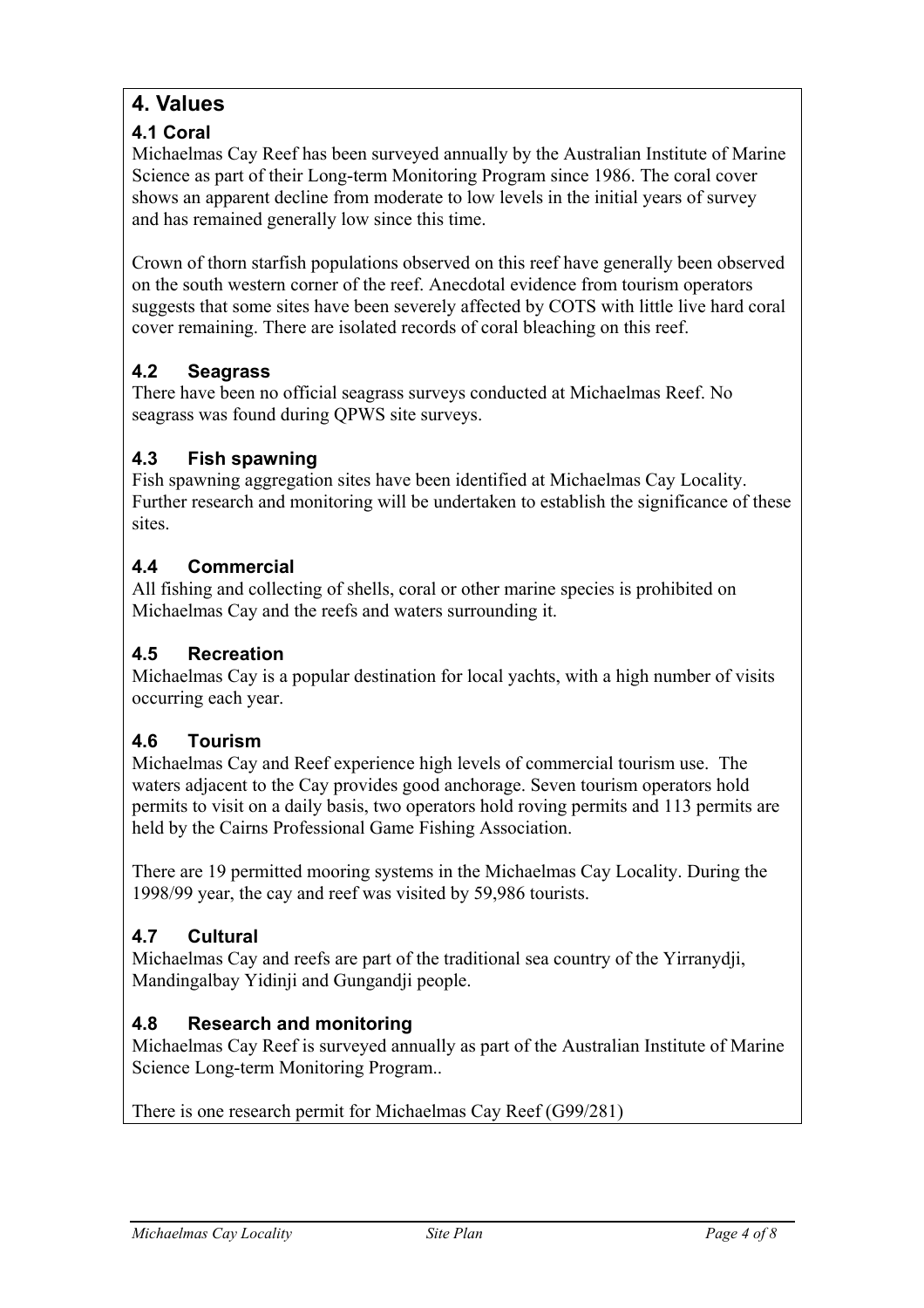## **5. Summary of submissions received – Cairns Area Plan of Management**

The draft Cairns Area Plan of Management was released for public comment in August 1997. A total of 160 submissions were received on the Plan. Of the 160 submissions received 2 referred to Normanby Island Reef, and 10 referred to the Frankland Islands in general.

Examples of comments received:

"…*reducing commercial usage of significant sites such as Michaelmas Cay …..is strongly supported" (submission 1059).* 

*"Current operations are far in excess of the restrictions contemplated by the Plan" (submission 1141).* 

*"…most concerned that the proposed management plan designates Michaelmas as low Use area. These are the primary reefs we will use for viewing in the offshore Cairns area" (submission 1113).* 

*"…recommend that schedule 5 be amended to remove any access to the Michaelmas Cay locality by booking" (submission 1146).* 

### **6. Issues**

#### **6.1 Appropriate balance of use (mooring and anchoring)**

There are currently a total of 15 permitted moorings within the heavily used north side of Michaelmas Cay Locality. Access to the cay by recreational users is currently difficult due to the dense clustering of moorings around the entrance channel to the cay.

#### **6.2 Protection of conservation values**

Anchoring or inappropriate mooring placement and design can damage fragile coral communities. The designation of reef anchorages and pre-selection of potential mooring sites required an assessment of the bio-physical characteristics of identified areas to ensure that conservation values are upheld. Broad surveys of all potential sites were conducted and their suitability as mooring sites or reef anchorages was assessed.

Fish spawning aggregation sites (FSASs) have been identified at the Locality. There is potential for disturbance of spawning activity by tourism activity during spawning events. FSASs will be considered in the selection of new mooring or reef anchorage sites.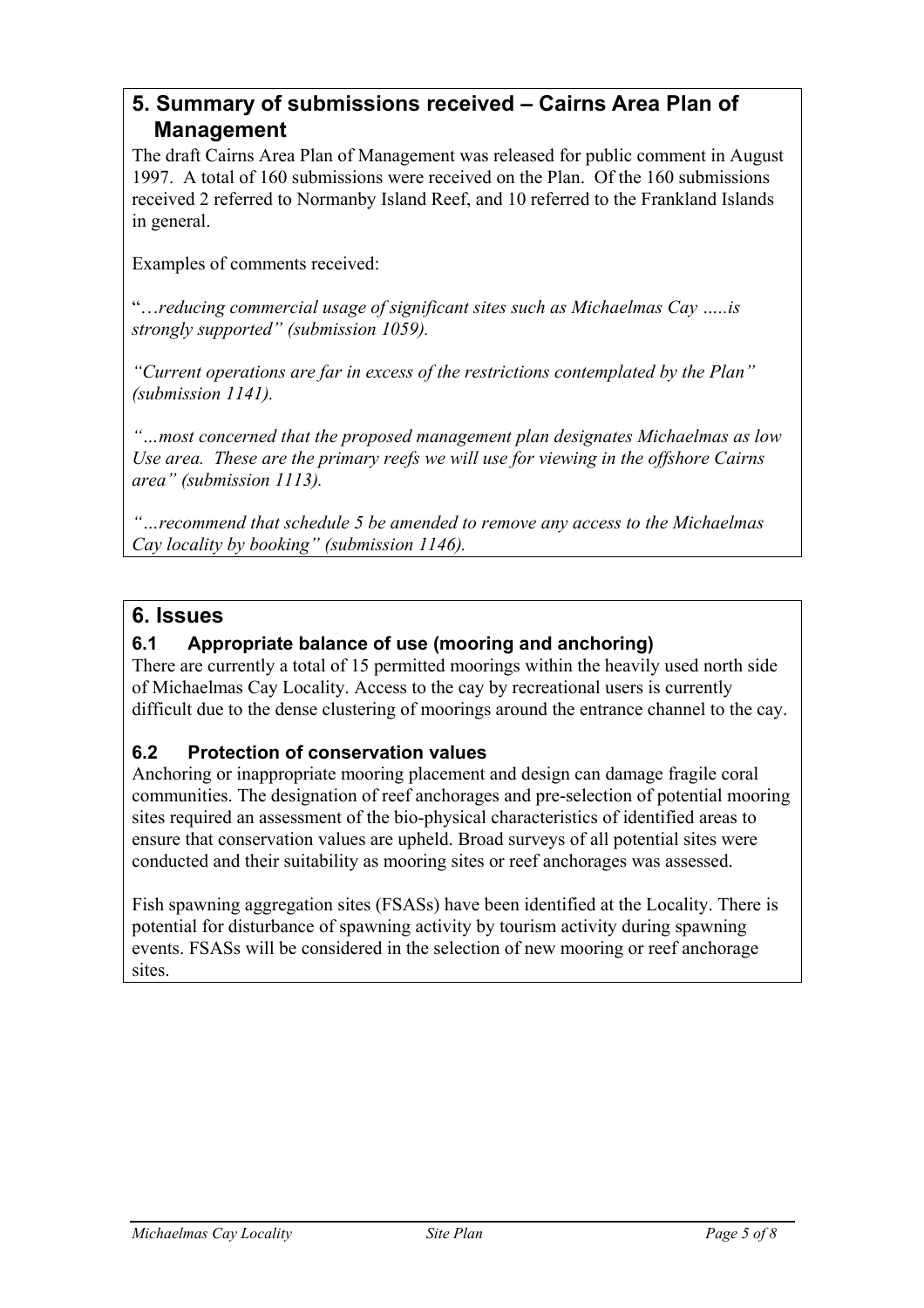## **7. Current management strategies**

### **7.1 Cairns Section Zoning Plan (Zoning Map: BRA Q156)**

The reefs and waters surrounding Michealmas Cay are within the Great Barrier Reef Marine Park and are zoned as National Park under the Zoning Plan. Activities allowed include diving, boating, anchoring and photography. Activities which are prohibited in this zone include line fishing, trolling, bait gathering and netting, commercial fishing, spearfishing and collection of coral or shells. The reefs and waters surrounding Michaelmas Cay are also within the no structures sub zone.

#### **7.2 Cairns Area Plan of Management**

The Cairns Area Plan of Management was released by the Great Barrier Reef Marine Park Authority in June 1998 to provide new strategies for protecting values of the offshore areas from Cairns and Port Douglas, the Ribbon Reefs, Lizard Island and the Frankland Islands. The following is a summary of the major strategies in the Cairns Area Plan relevant to Michaelmas Cay Reef

- Michaelmas Cay Reef has been identified as a low use location due to its high natural, scientific and cultural values. Group sizes are limited to 15 people.
- Because of its special values, Michaelmas Cay Reef has been defined as a Sensitive Location. Tourism operators without eligibility must book to access Michaelmas Cay and there is a limit of 1 vessel per day. Tourism operators may not book to visit a Sensitive Location on more than 50 days per year. No aircraft operations are permitted in a Sensitive Location.
- 19 permitted moorings are in place at Michaelmas Cay Reef. Anchoring is not allowed within 50 metres of moorings or within 200 metres of pontoons.
- Three Reef Anchorages have been identified at Michaelmas Cay Reef. Reef Anchorages are preferred anchoring sites where the Authority will not permit the installation of any new private moorings or pontoons. The purpose of designated Reef Anchorages is to encourage the use of places that are least likely to cause damage to coral and to provide some places where access will not be restricted by the presence of moorings.
- Vessels or aircraft are subject to a 6 knot speed limit

#### **7.3 Michaelmas Cay National Park Management Plan**

Michaelmas Cay National Park is dedicated under the Queensland *Nature Conservation Act 1992.* The primary purpose of management of the cay is to preserve the highly significant natural values of the cay, and in particular the breeding seabird populations and their habitat, while allowing for reasonable use. The management plan sets out the considerations, outcomes and strategies that are proposed to form the basis on which day-to-day management decisions are made. The policy in relation to recreation and tourism states that "*no increase in permitted use level*" is to take place at the cay.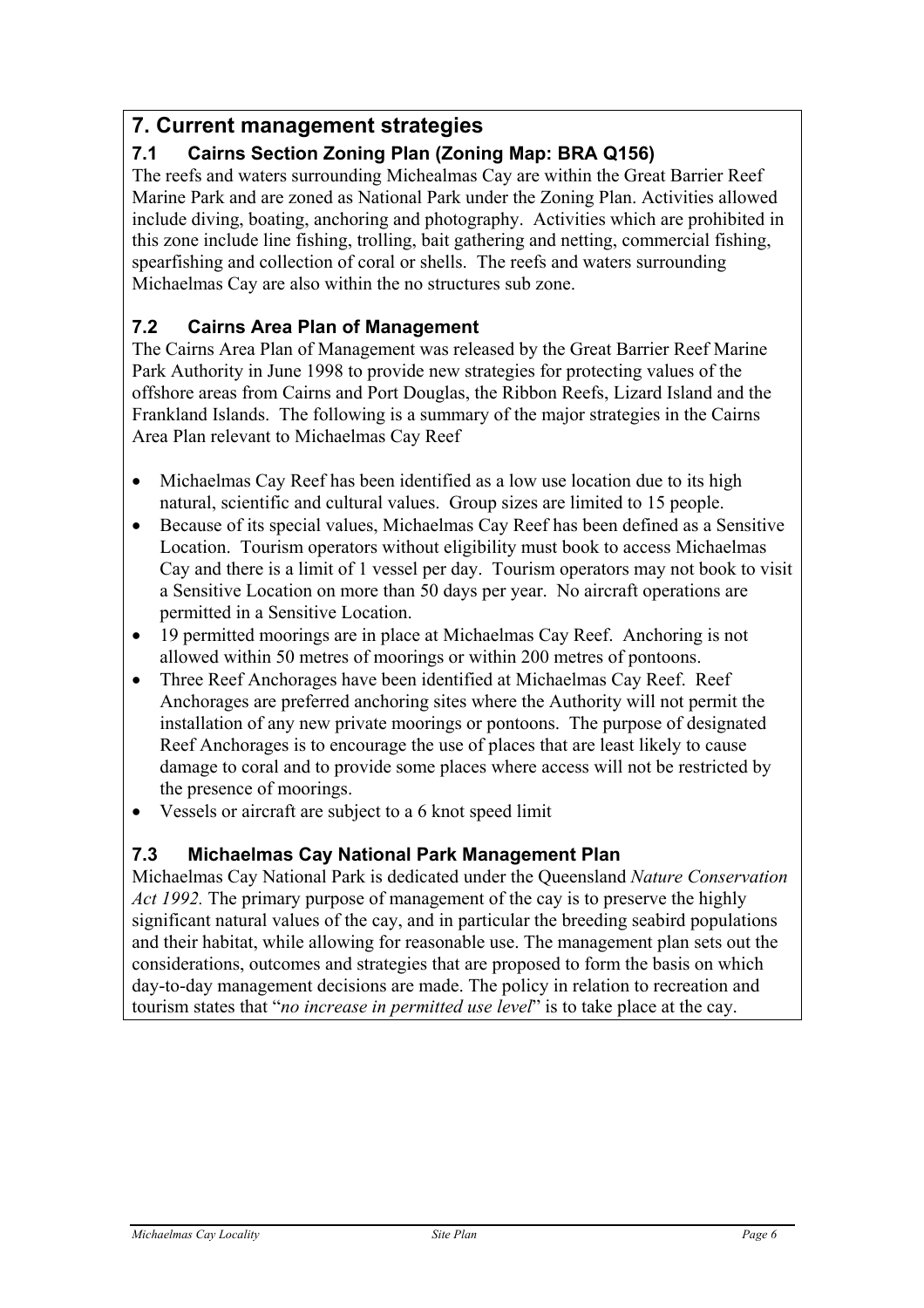# **8. Site planning strategies (refer to figure 2)**

### **8.1 Reef Anchorage**

Much of the sandy substrate at the back reef area surveyed would be suitable for a Reef Anchorage, although some bommies exist in this area. Protection of coral from anchor damage is provided in the CAPOM. A Reef Anchorage will be designated as marked in figure 2. Schedule 8 of the CAPOM will be amended to reflect the change.

### **8.2 Public moorings**

The dense clustering of existing private moorings makes it difficult for recreational users and QPWS patrol vessels to access the Locality close to the cay, especially during high use periods. To facilitate public and departmental access to the cay, the installation of a public mooring at or near the site shown in figure 2 will be investigated.

#### **8.3 Private moorings**

The Locality is in high demand by tourism operators due to its close proximity to Cairns, access to a sand cay, natural attractions and sheltered conditions in the lee of the cay. However, the cay is also recognised as a significant sea bird breeding and roosting site and existing use levels are already high at this Sensitive Location. New private moorings will not be permitted at the Locality. Schedule 6 in the CAPOM will be amended to reflect the existing permitted numbers of moorings (ie.19).

## **9. References**

Queensland National Parks and Wildlife Service, 1998. *Michaelmas and Upolu Cays National Park Management Plan.* 

Sweatman, H. Bass, D, Cheal, A, Coleman, G, Miller, I, Ninio, R, Osborne, K, Oxley, W, Ryan, D, Thompson, A, and Tomkins P. 1998, *Long-term Monitoring of the Great Barrier Reef - Status Report Number 3.* Australian Institute of Marine Science. Townsville

Great Barrier Reef Marine Park Authority 1998, *Cairns Area Plan of Management,* Great Barrier Reef Marine Park Authority. Townsville

Great Barrier Reef Marine Park Authority 1997, *Submissions to the Cairns Area Plan of Management,* Great Barrier Reef Marine Park Authority, Townsville (unpublished).